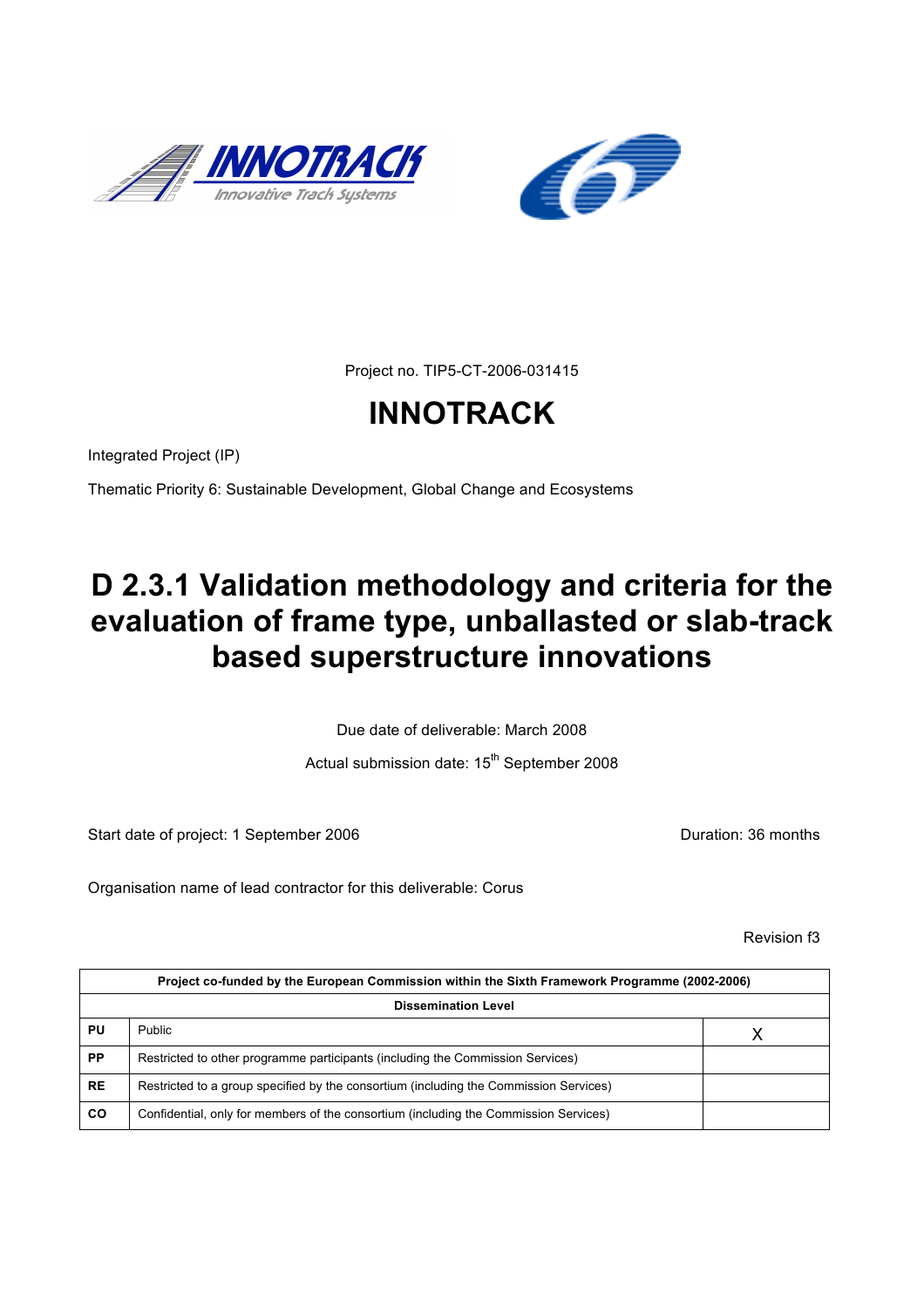## **Table of Contents**

| $\mathbf 1$ . |     |  |
|---------------|-----|--|
| 2.            |     |  |
|               | 2.1 |  |
| 3.            |     |  |
|               |     |  |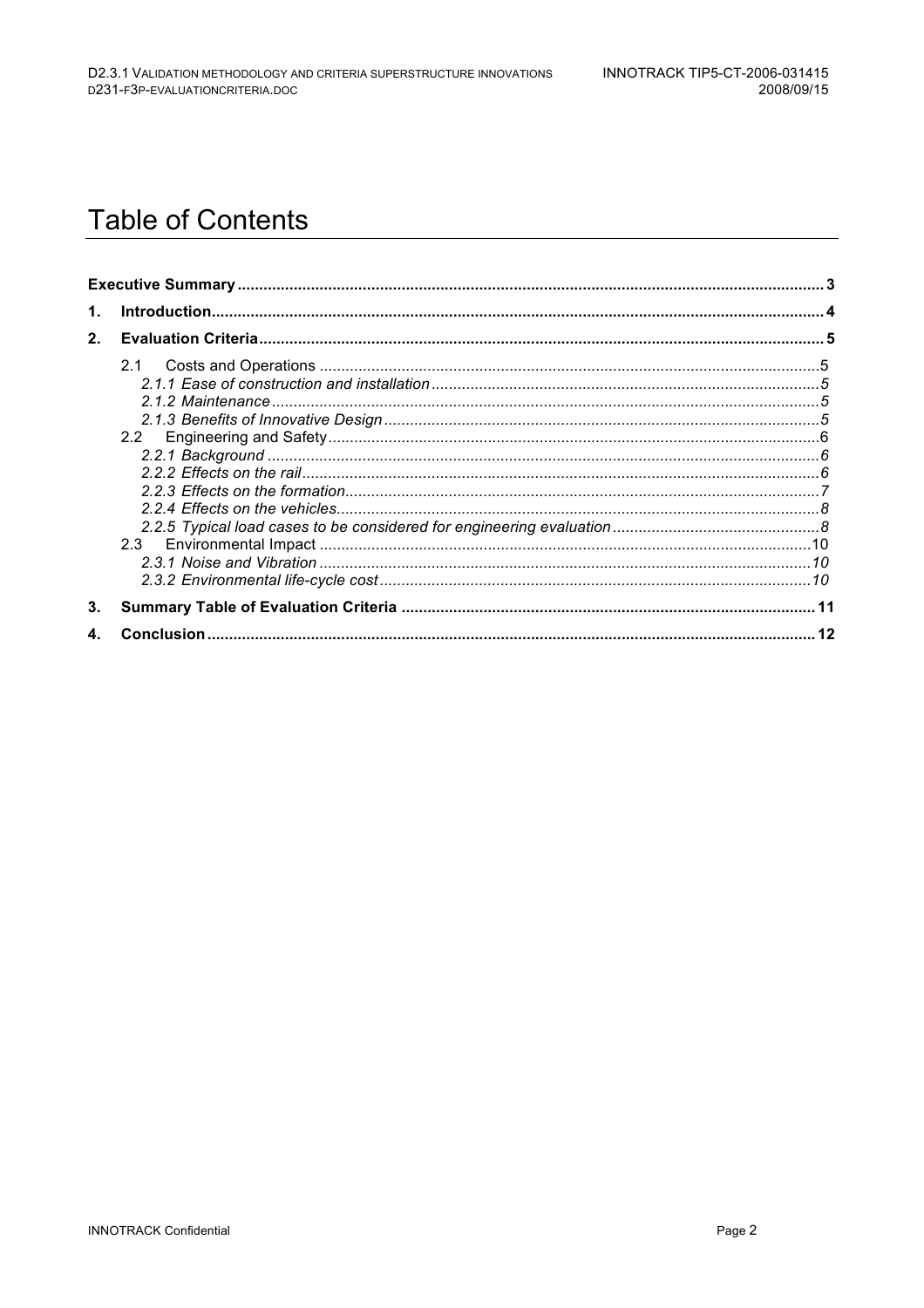## Executive Summary

INNOTRACK Sub Project 2 aims to investigate new track support concepts, which can improve on the effectiveness of conventional ballasted track to support railway traffic. A number of such concepts have been proposed and range from small changes to conventional systems through to slab – track and beyond using radical alternative designs incorporating novel materials. Development of innovative tools to optimise the design of these track forms are also being explored and techniques for adapting maintenance procedures to meet increasing traffic demands and reduced access times. WP2.3 focuses on the superstructure and on optimisation of its design and/or components on the basis of numerical simulations, laboratory experiments and full size tests.

In order to assess modifications to conventional ballasted track or to evaluate the effectiveness of the novel track forms studied, a clear definition of the requirements of the supporting superstructure must be established

The purpose of this deliverable is to provide quantifiable criteria that can be used to assess and compare the precise benefits of each potential solution. In this way the design and optimisation processes can proceed against a scientific background and any benefits of the novel solutions can de demonstrated and quantified.

As the effects of changes in the support structure can be wide reaching and can influence the performance of other parts of the system, the engineering criteria that make up this defined methodology are divided into the areas where these effects can be measured and quantified.

A common parameter to combine these competing criteria is that of cost. Optimisation for cost using universal rules is difficult – this has been the subject of other studies outside the project, which will be brought to bear if appropriate.

#### *Notes: -*

*The text of this deliverable may be combined with the text of parallel work for WP 2.2*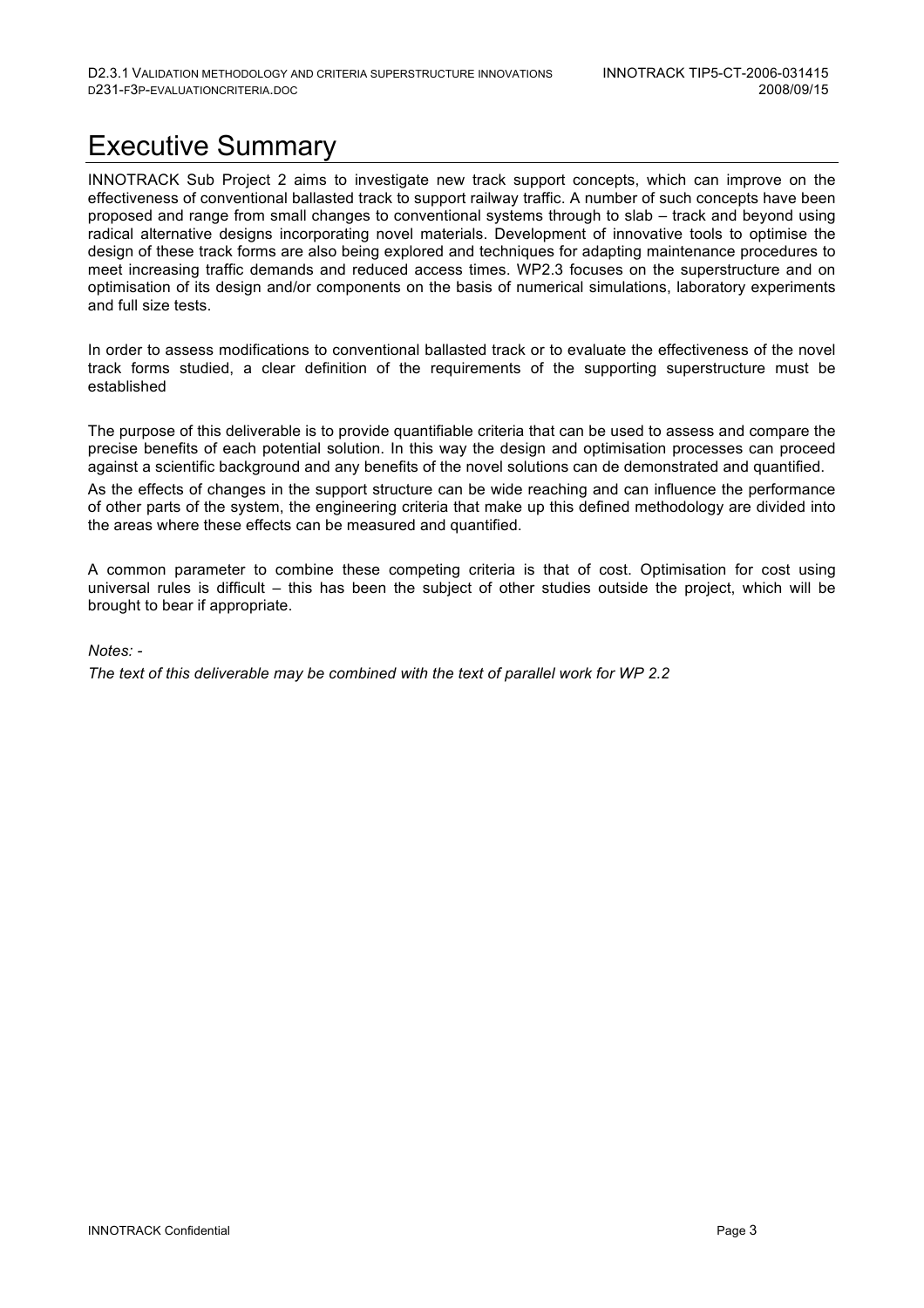# 1. Introduction

Evaluation of new track structures in a research project will initially focus on the physics and mechanics of behaviour according to the engineers' normal design approach for dynamically loaded structures. Evaluation for the purpose of future beneficial exploitation requires a combined assessment of the safety, engineering, cost, environmental and operational issues. This first part of the deliverable lists the more evident parameters that would be expected for evaluation, discusses the scope of the infrastructure managers' requirements, and to what extent they are realisable within the research phase.

It is recognised that in a multi-parameter evaluation, there will be a desire to rationalise the comparison with previous track-forms through translation of each parameter into a cost. Approaches for doing this will be mentioned, using a commonly agreed cost coefficient for each parameter where these exist. In some cases the solutions will be specific to particular types of problem for which are there are no alternatives per se apart from track renewal at a greater frequency, the cost of which then provides the reference.

#### *Notes*

#### *1) Use of relative improvement criteria for maintenance or upgrade*

*In addition to defining performance characteristics (or acceptable ranges within which performance measures should lie), it is appropriate to consider also the objectives of the use of a new track form solution, especially where the system is being installed in order to refurbish a line to bring its rate of deterioration back to acceptable levels with a given degree of investment. In this case the evaluation criteria may be specific to the type of solution. NB An important factor (raised in the review process) is the compatibility of new designs with existing solutions .*

#### *2) Slab-track problems*

*WP2.3 is dealing with variations on the theme of slab–track which has slab-specific "dynamic feedback" issues which can increase damage – irregular stiffness of the subsoil, bridges and tunnels under the track, differential settlements, cracks of concrete slab, degrading rail pad stiffness support in the vertical and lateral directions, transitions problems in the transfer to conventional track etc. An overall evaluation procedure should cover the susceptibility to these issues e.g. benefits of differing stiffness of track, and the ability to sustain good condition under different load and support conditions*

#### *3) Railway track problems*

*A further subset of inputs and outputs are the response to "problems" such as rail corrugation, tolerance to poor rail geometry at installation or repair, inadequate joints, vulnerability to loads from "bad" rail vehicles, ease of maintenance or emergency repair etc.* 

#### *4) Environmental impact*

*A principle concern of railways is the issue of noise and vibration on slab tracks. This must have a separate and properly dealt with evaluation, together with listing of possible amelioration methodologies where the particular design is used in a susceptible area.*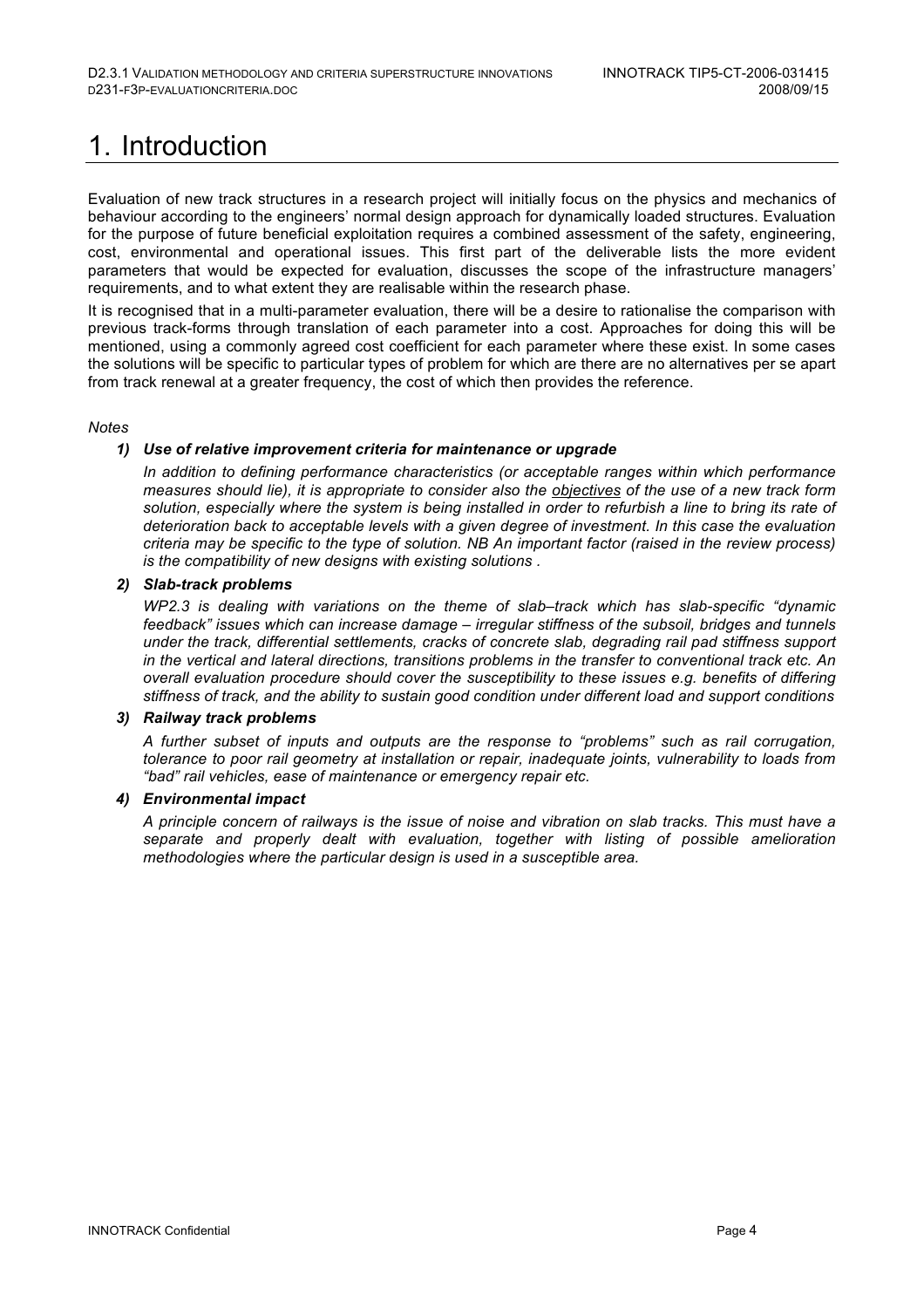## 2. Evaluation Criteria

## 2.1 Costs and Operations

## 2.1.1 Ease of construction and installation

This aspect includes the cost of construction and installation and also the cost associated with disruption of service.

The superstructure designs have a continuing driver of installation cost reduction, to meet Innotrack objectives and naturally to make the solutions viable. The ease of construction is particularly important here and will be illustrated by the inclusion of a breakdown of the works required. One particular benefit of some of the innovative solutions is to reduce the earthworks needed or pre-treatment of formation. To demonstrate this fully the validation methodology for cost comparison will require a typical installation project workthrough, so that practical and calculated information is needed after the design stage to demonstrate the costs associated with given track system designs and the particular installation techniques used. The direct reporting units for this have to be such as to allow good relative comparisons whilst maintaining commercial propriety.

Reference for new build or straightforward renewal will be conventional ballasted track and the wellestablished existing slab-track solutions for main line / high-speed track new build.

For retrofit and problem solving solutions, a cost comparison should take into account the benefits and cost relative to either current methods or simply "the cost of the problem". In this case it would be hoped to introduce a ranking of solutions for given track problems submitted by railways, which will be illustrated through case – history studies (also relevant to 2.2 combined activities)

### 2.1.2 Maintenance

The principal objective of the slab-track systems is notionally "zero-maintenance". The actual maintenance requirements for the basic structure may indeed be reduced to "low probability high cost" incidents, however the design of the track may influence aspects of track maintenance from rail to signalling, so that a comprehensive review would be required. Individual components within the system may have a finite life, so that any inspection and replacement patterns would have to be crosschecked, with the consequence for life cycle costs noted.

### 2.1.3 Benefits of Innovative Design

An element of WP 2.3 is the inclusion of advanced forms of condition monitoring which will allow more sophisticated measurement and analysis of track. Where possible this and other benefits should be quantified.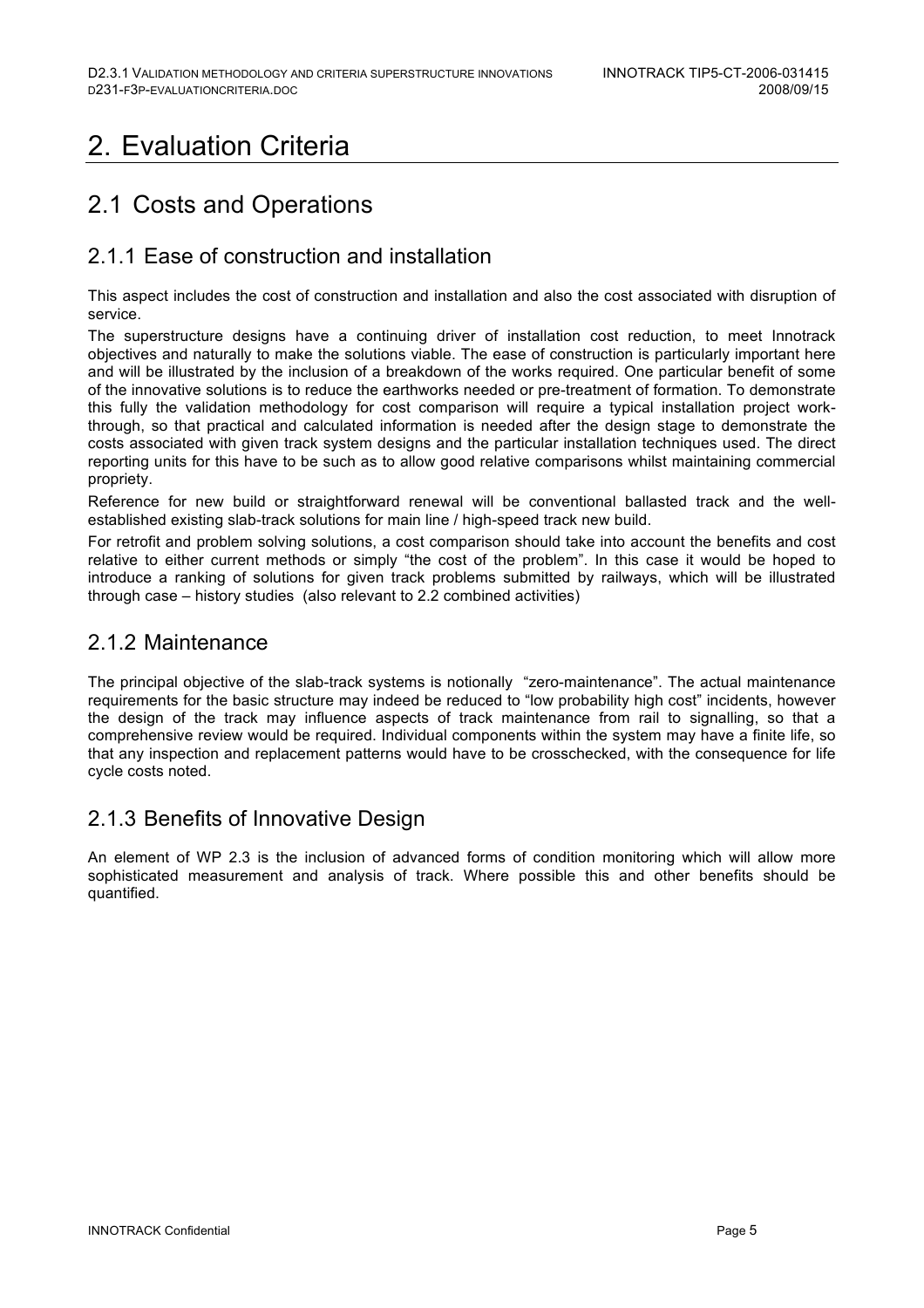## 2.2 Engineering and Safety

### 2.2.1 Background

The main role of the track is to support and guide the railway vehicle. The forces between the vehicle and the track are carried through the wheel-rail interface and include vertical support, lateral guidance acceleration and braking. The role of the supporting structure under the rails is to distribute these loads evenly and to continue to provide continuous support through track features such as curves, switches, gradients, changes in ground conditions etc.

If the support structure fails to provide this continuous support then the forces at the wheel rail interface will show greater peak values and this in turn will result in increased forces on the vehicle and on the track and substructure and on the sub components within these system, and on levels of noise and vibration. The effect of these forces may depend on a great many variables such as the amplitude, frequency and location of the support changes. In the following sections the key effects are catalogued and, where possible, available methods of quantifying these effects are summarised.

### 2.2.2 Effects on the rail

#### Rail wear

Wear on the rail head or gauge corner is a natural process when railway vehicles run but the rate of material removal can increase significantly if the forces and the contact conditions are not well controlled. This can cause particularly severe problems if the wear causes significant changes to the cross sectional profile resulting in a change of the running surface as seen by the wheel. Irregular surface wear can result in roughness or corrugation and a consequent increase in rolling noise.

Clearly non-continuous support from conventional track is a possible contributor to undesirable wear patterns, but in reality steady state wear itself is not expected to be a major criterion for evaluation of superstructure performance, with the presumption that the main objective of the design is to make the support as uniform as possible. By contrast wear which is enhanced due to dynamic effects is important and the designer does have to make sure such effects are eliminated as much as possible It would be left to a designer or supplier to establish a measure of improved performance here if he thinks it is relevant for the promotion of the product, but it is not a critical part of the research activity. There may be interest in specific examples such as in S&C or in curves, as a function of the values of lateral stiffness and contact patch location but in these instances more specific studies would be needed, as the usual models may not be applicable. Given that a specific effect of the superstructure innovations can be to improve lateral stiffness and permanence of geometry, it would be particularly relevant to assess the changed effect of lateral wear and wear patterns over time.

It will be particularly important to ensure that the specific wear related phenomenon of corrugation does not occur with the design, and a validation of this is important. [See section 2.3.1 Noise and Vibration.]

#### Rolling contact fatigue in rails

The impact of superstructure design on RCF is an important criterion which slab track has the potential to improve simply through the reduction of variability of the support, provided the designers avoid past problems of slabtrack for example inadequate resilience and changes of stiffness at the transition to or from ballasted track. From a track standpoint the principle controlling measures of rail support stiffness and dynamic receptance will be important parts of the designs. Following optimisation, a slab track or innovative sleeper system will wish to claim benefits for RCF and models may be used to rank the behaviour compared to less controllable designs, e.g. conventional ballasted track. (This is an activity being undertaken jointly with SP1 and SP2)

Rolling contact fatigue (RCF) occurs if the rail surface is subjected to repeated plastic deformation as often cause by repeated wheel passages. If the forces generated are below the shakedown limit for the material it is possible for them to be accommodated through elastic deformation and RCF avoided or delayed. The dividing line between these cases is not easy to establish but the factors influencing the generation of RCF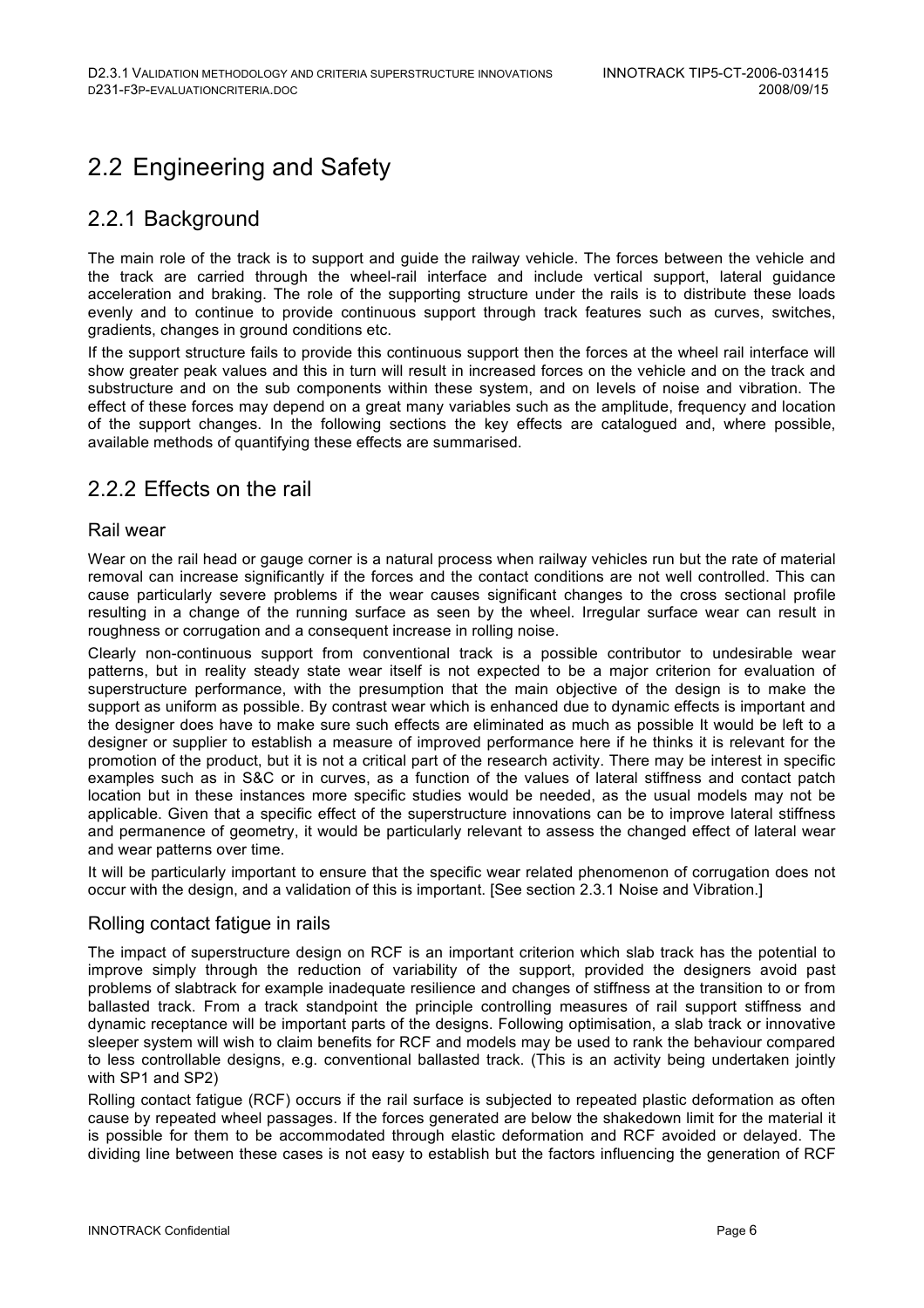are the normal and tangential forces at the wheel-rail contact and also the contact conditions (mainly the prevailing coefficient of friction). Some tools have been proving effective at predicting whether RCF cracks will appear for example the shakedown curve weighted TGamma curve currently being used by Network rail. More sophisticated models are available which allow comparisons including metallurgical parameters which may be more useful for the broader application of the results across different networks. The costs of rail RCF are mainly associated with its prevention (through inspection and grinding or replacement).The calculation of benefit will consist of understanding what part of cost of rail RCF is attributable to uniformity of support and specific ranges of stiffness of support – then saying this reduces to virtually zero, in the case of monolithic slabtracks. For basic formation improvement scenarios, RCF will not be a primary measure.

#### Rail stresses

The stresses caused to the rail body further away from the wheel-rail contact are much lower than the contact stresses themselves but they can also result in fatigue in other parts of the rail. Fatigue cracks can result in early removal of the rail. Reduction of rail stresses is a potential direct benefit of some forms of rail support associated with slab track.

Tools are available for predicting the development of fatigue within a loaded rail, from which it will be possible to estimate the statistical reduction in rail breaks and their consequent costs. The direct costs associated with rail fatigue are inspection and early replacement of rails.

### 2.2.3 Effects on the formation

The bearing stresses acting on the formation are affected by the design of the superstructure, particularly the area over which the static and dynamic loads are distributed. Uneven forces cause differential settlement and some techniques have been developed to estimate this based on the predicted forces and their location.

The superstructure options may range from flexible combined solutions for very local problems through to major main line investments. The criteria for evaluation of a new track system will depend on its objective e.g. is it to

- a. Be of global application for fit and forget,
- b. Solve specific formation problems,
- c. Give a "zero maintenance track" if put down with / without special formation treatments/sub-layers.
- d. Each of these for S&C only.

To "prove" acceptable behaviour for the particular application, designers need to compare predicted stresses with specifications of failure criteria for different sub-grade materials –those in existing tracks or those to be specially prepared when the construction is on new formation.

Whilst a global and recognised criterion is periodic track quality degradation due to vertical settlement rate, this can be a result of different types of degradation e.g. erosion and rate of fines generation or in the case of clay containing soils, exceeding the bearing capacity. A basic problem is that with intermediate forms of slab track the degradation behaviour might be different because, to give two examples,

- a) particles from degrading ballast have been part of the formation degradation process in conventional tracks,
- b) drainage arrangements and behaviour are likely to be different

and

c) pressure distributions are likely to be quite different.

This means that reference data may not be easily available. To make relative comparisons between a "reference" and various designs in WP2.3 models, initially it is proposed to use simpler parameters e.g. shear and normal stresses and strains, and for example the relative displacements compared with modelled behaviour of existing tracks, with recognition of differing soil types and conditions in the setting of threshold criteria.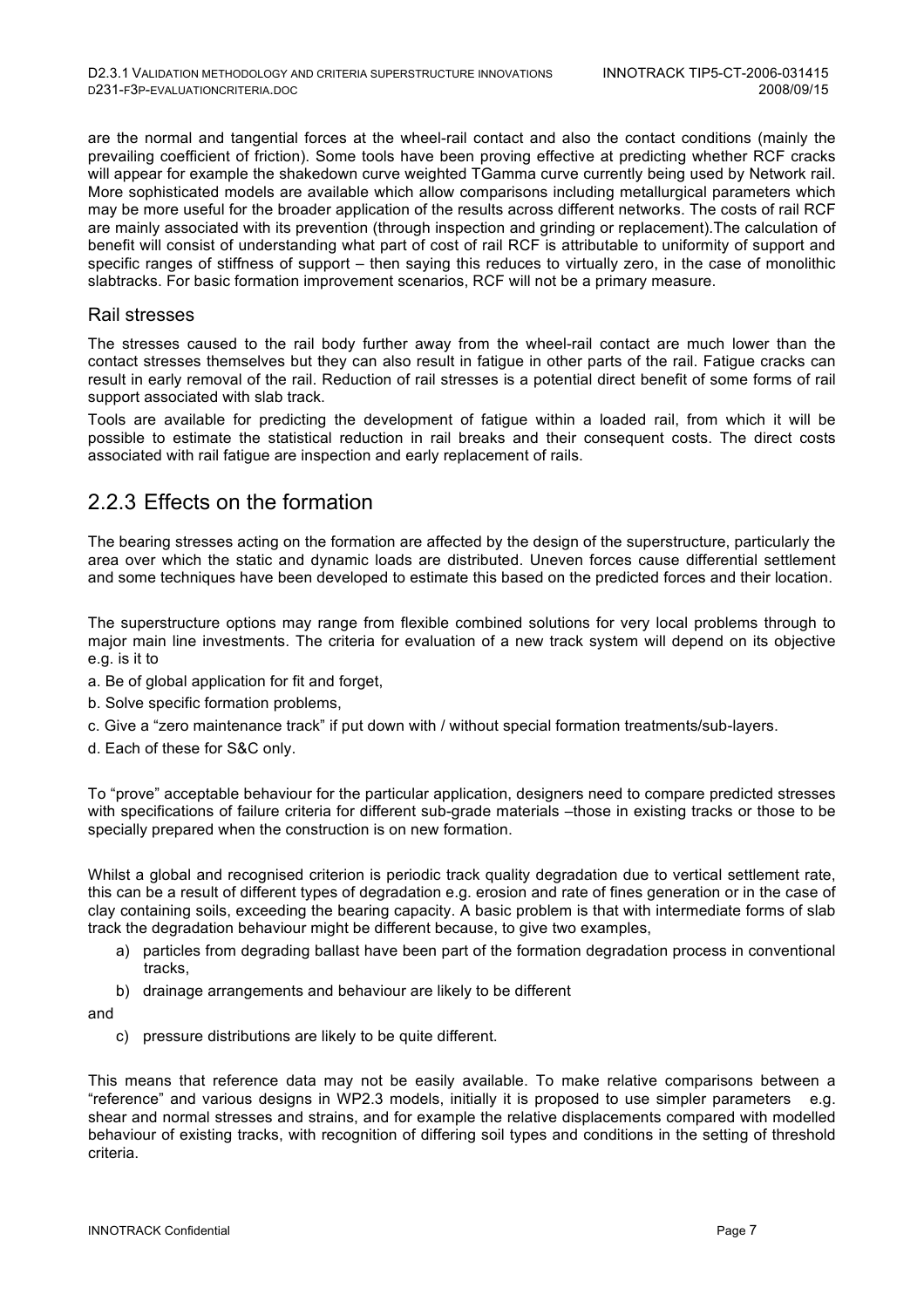Translation of these parameters into life and cost estimates for optimisation purposes will be difficult except where immediate sub grade is mostly artificial and predictable with a target of "zero" maintenance. For solutions which might be undertaken in conjunction with formation improvements from WP 2.2, then relative changes of behaviour will be useful even if they fall outside the criteria for an idealised new track performance. In-track behaviour (displacements/strains/ elastic wave response) will be required, but the criteria may be specific to the solution. The most direct measure before and after an installation from a track engineer's point of view will be the measurement of degradation rate of the longitudinal level which is a good parameter to localize defects in the formation.

### 2.2.4 Effects on the vehicles

#### Potential derailment

The nearness to derailment is usually assessed by the ratio of the lateral to the vertical force at any wheel. A limit (often 1) is set to reflect the maximum limit beyond which the possibility of the flange climbing up the rail gauge face and the vehicle derailing increases rapidly.

*It is difficult to provide a cost for this problem but it provides a limit, which must not be exceeded.* 

#### Passenger comfort

Methods have been established for assessing the effects of accelerations on human discomfort and these usually include a vehicle dynamics simulation with a frequency weighting applied to the predicted accelerations at the passenger location. These methods can provide a limiting exposure time for a particular vibration characteristic after which comfort level is reduced.

It is not anticipated that the innovative solutions will be particularly judged by their effect on passenger comfort, with a more likely requirement that this parameter should be "as good as or better than at present" on the best lines. The picture is different for remedial superstructures, in which the benefits may be, for example, to "iron out" undulations of ground stiffness, with consequent benefits for ride

*The benefit to cost associated with improved passenger comfort may be loosely associated with greater passenger uptake and more directly with reduction in possible speed reductions due to poor ride on conventional track.*

#### Wheel wear and RCF

Wear on the wheel is similar to that on the rail but as well as the rate of material removal the profile development is affected by the contact conditions and can result in hollow treads or thin flanges or in changed conicity and consequent poor vehicle behaviour. The level of wheel wear can be measured relatively easily using a miniprof device or similar. A number of effective tools are available for predicting wheel wear in a similar way to rail wear. *The cost of increased wheel wear is in the requirement for more frequent turning and reduced wheelset life with a possible measure the wear index using the Archard wear model.*

RCF occurs on the wheels as well as the rails and can result in surface damage, cracking and spalling. Similar tools can be used to predict wheel RCF based on the contact forces and conditions.

*The costs of wheel RCF are mainly associated with its prevention (through inspection and re-profiling or replacement). As for rail wear, this is not expected to be a dominant criterion*

### 2.2.5 Typical load cases to be considered for engineering evaluation

#### Philosophy

In order to assess any novel track form or modifications to conventional supporting structures it is necessary to define specific cases, which are ideally typical of the duty conditions that the track will face. It is also important, for the purposes of simplifying the evaluation to a manageable number of measurements or calculations, to limit the number of these cases as far as possible.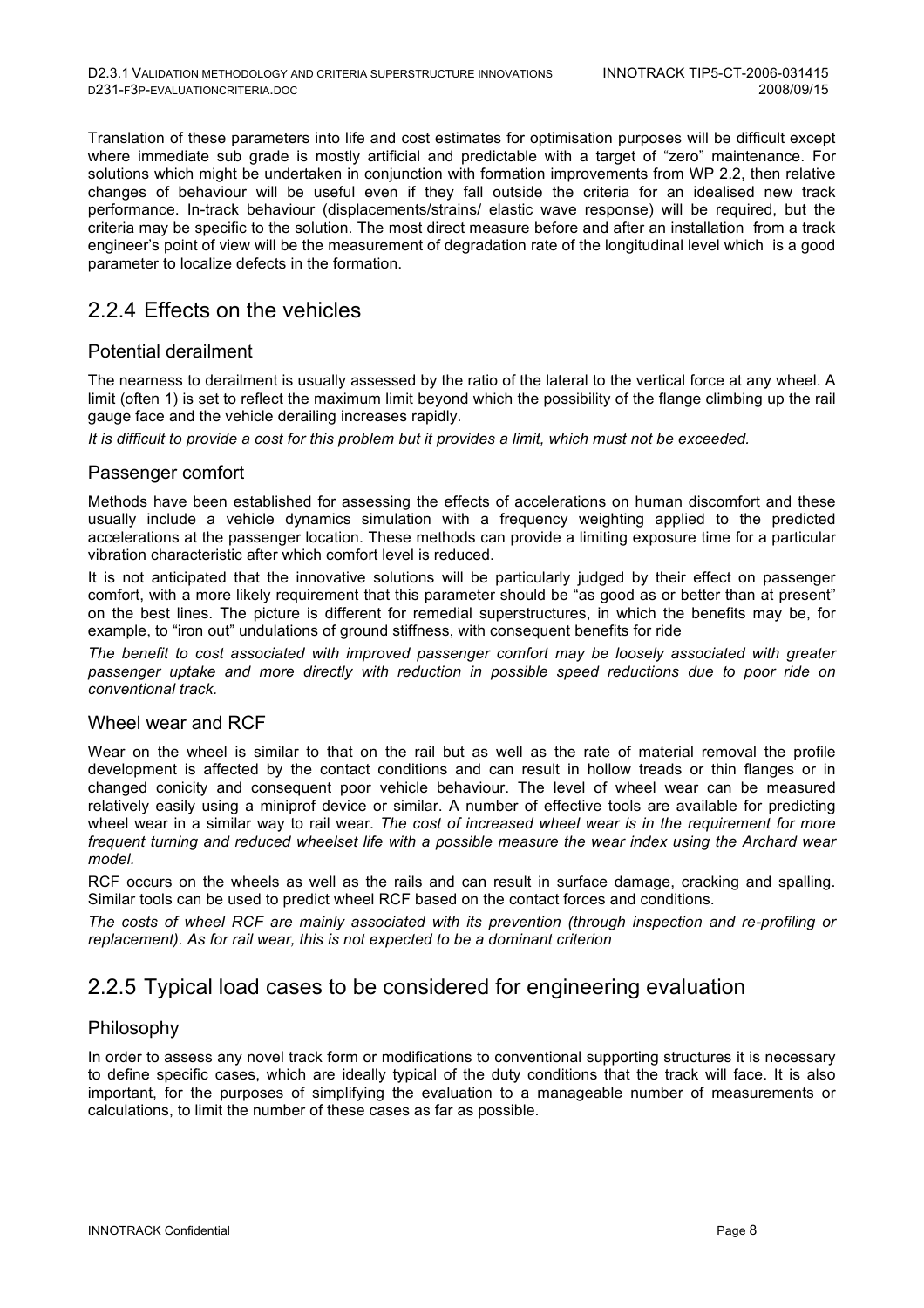#### **Example Support cases**

The aim of these cases is to test the response of the support structure to a deviation from perfect supporting ground conditions. The cases suggested here are proposals but the exact values should be selected so that the cases are intended to be typical of the most severe variations found in real track (suitable measured data may become available from WP2.1).

Case 1: A reduction in the formation support stiffness below one rail for a short distance

Case 2: A cyclical variation in support stiffness for a longer distance

#### **Example Vehicle cases**

The aim of these cases is to provide representative vehicles, which will respond to the proposed superstructure's ability to accommodate the support cases.

Vehicle 1: A typical laden freight vehicle (e.g. Y25 suspension) Vehicle 2: A typical main line locomotive and passenger rolling stock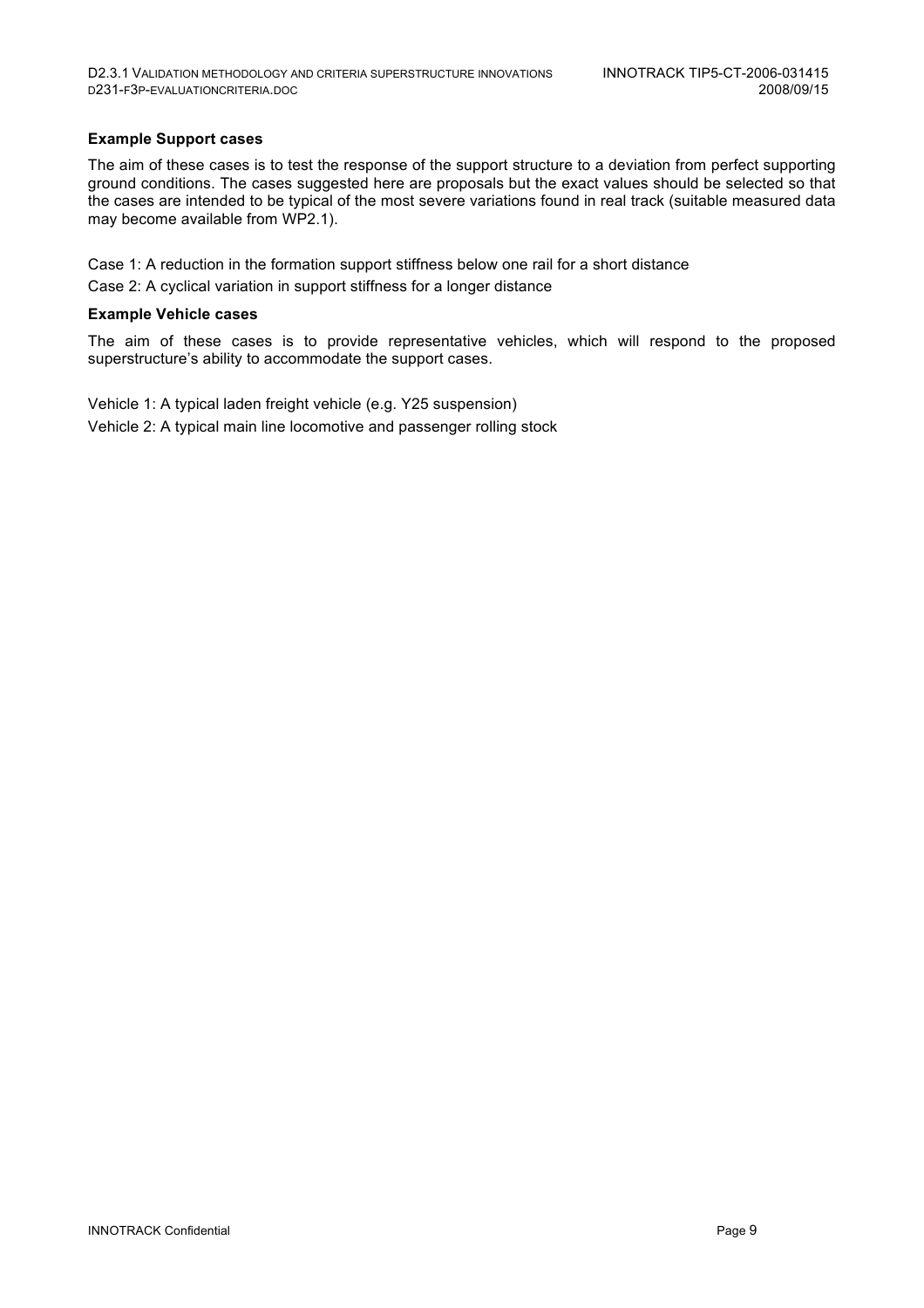## 2.3 Environmental Impact

### 2.3.1 Noise and Vibration

The environmental impact of noise and vibration from new track designs is an important part of the evaluation. Mechanisms and acceptable levels have been studied widely both in individual countries institutions and through EC research. The WP 2.3 objective is not to create new criteria, but to achieve similar levels of noise and vibration to existing conventional track, and where possible to improve on these. From a vibration and wheel force point of view this will typically lead to the rail support being significantly softer than for conventional track, with adverse consequences for rolling noise. The work of the project will be to design using recognised principles for reducing unwanted vibration (whilst ensuring appropriate receptance values as seen by the wheel to control contact forces). Noise and vibration levels will have to be predicted and there may be a need to introduce improvements for achieving suitable levels. In the final analysis the criteria can be stated as values of noise and vibration likely to occur with given traffic characteristics.

The validation methodology will include

- 1) Using an established comparative modelling method for ground vibration analysis that can be applied to different solutions mounted on different formations,
- 2) Model based noise prediction using periodic structure models and TWINS,
- 3) Direct measurement methods of noise and vibration on installations,
- 4) Specific evaluation of the propensity for corrugation growth using a roughness growth model as part of the design process.
- 5) In practical applications, measurements of the dynamic characteristics of the soils.

Whilst the acceptance criteria existing will be referred to, the research component will include commentary on the applicability of the newer modelling methods as part of the validation methodology.

At a practical level the criteria for evaluation should also raise the question of whether known methods for reducing noise can be applied (e.g. dampers, barriers) and what the cost element of this is to gain parity with conventional track noise levels.

Overall the evaluation will answer the question "does the design overcome the expected problems of noise and vibration in slab-track?"

## 2.3.2 Environmental life-cycle cost

Environmental life-cycle cost evaluation will be included as an option within the list of items for evaluation criteria.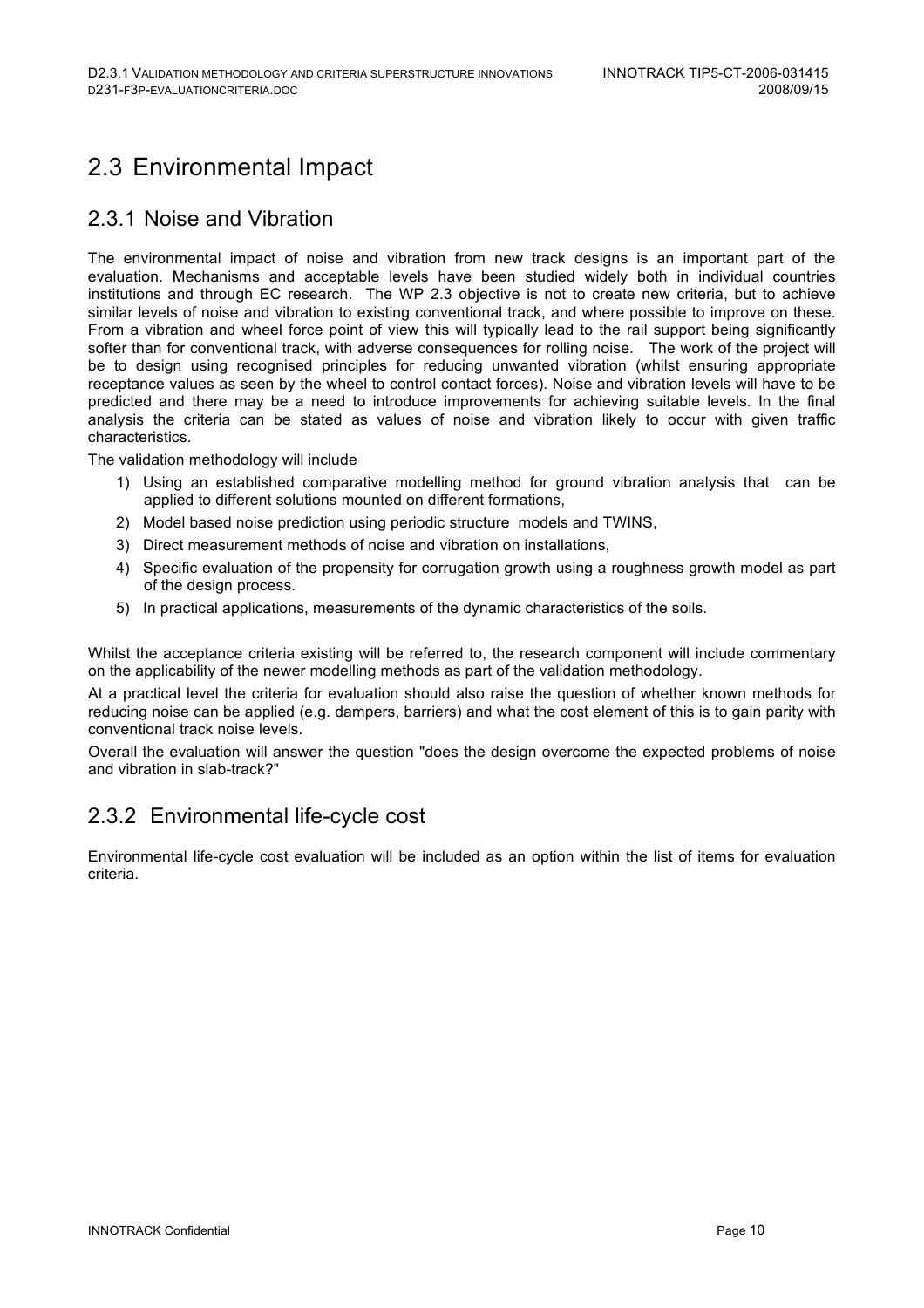# 3. Summary Table of Evaluation Criteria

| <b>General Categorisation Parameters</b>                                               |  |  |
|----------------------------------------------------------------------------------------|--|--|
| Type of construction: categorise according to slab / slab-type / enhanced sleeper type |  |  |
| Existence of Railway authorisation or allowance for operational testing;               |  |  |
| Design or Authorised speed and traffic volume                                          |  |  |
| Construction height:                                                                   |  |  |
|                                                                                        |  |  |
| <b>Specific Categorisation Parameters</b>                                              |  |  |
| Types of track problem to which the solution is applicable                             |  |  |
| To be used in conjunction with special ground treatments only                          |  |  |
| For use with specific track types / S&C                                                |  |  |
| Formation types and stiffness allowable with the design                                |  |  |
|                                                                                        |  |  |
| <b>General Life Cycle Cost Evaluation Criteria</b>                                     |  |  |
| Ease of construction and installation                                                  |  |  |
| Achievable accuracy of track alignment                                                 |  |  |
| Construction costs in € per linear track metre                                         |  |  |
| Construction time                                                                      |  |  |
| Maintenance requirements and costs                                                     |  |  |
| Type and frequency of inspections required;                                            |  |  |
| Additional System Benefits of Innovative Design                                        |  |  |
|                                                                                        |  |  |
| Specific Engineering, Safety and Environmental Criteria                                |  |  |
| Predicted Track Quality behaviour with time                                            |  |  |
| Tolerance of exceptional ground movement                                               |  |  |
| Tolerance of non-standard loading conditions                                           |  |  |
| Drainage arrangements and "Performance"                                                |  |  |
| <b>Ground Vibration Performance</b>                                                    |  |  |
| <b>Predicted Noise Performance</b>                                                     |  |  |
| Possible Noise protection system                                                       |  |  |
| Effects on the vehicles (derailment potential, comfort, wheel wear and RCF)            |  |  |
| Effects on the rail wear Rolling contact fatigue Rail stresses                         |  |  |
| Environmental Life-Cycle Cost                                                          |  |  |